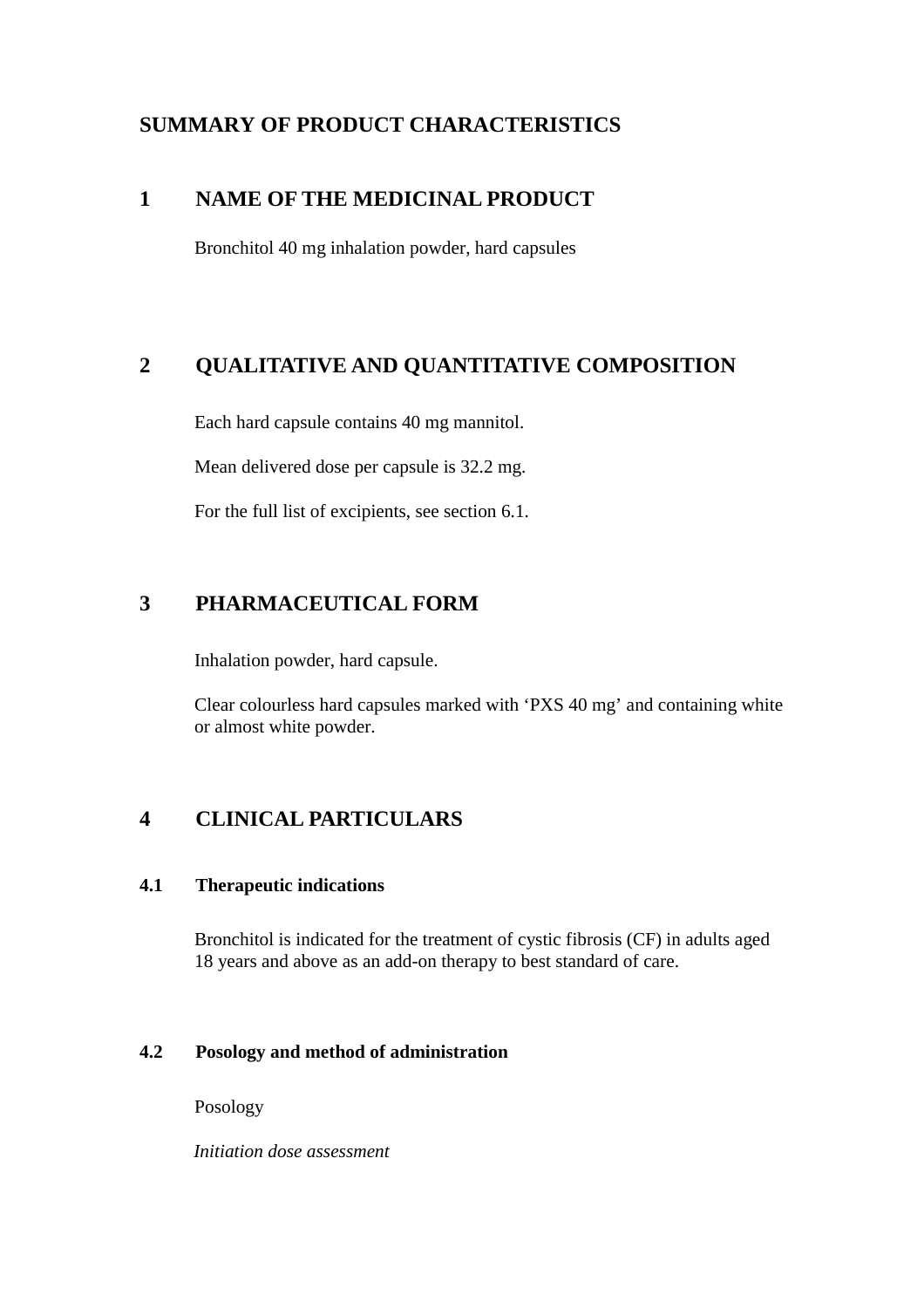Before commencing treatment with Bronchitol all patients should be assessed for bronchial hyperresponsiveness to inhaled mannitol during administration of their initiation dose (see sections 4.4 and 5.1).

The patient's initiation dose of Bronchitol must be used under the supervision and monitoring of an experienced physician or another health care professional appropriately trained and equipped to perform spirometry, monitor oxygen saturation (SpO<sub>2</sub>), and manage acute bronchospasm (see sections 4.4 and 4.8) including appropriate use of resuscitation equipment. The patient should be pre-medicated with a bronchodilator 5-15 minutes prior to the initiation dose but after the baseline  $FEV_1$  and  $SpO_2$  (Oxygen saturation

in the blood) measurement. All  $FEV_1$  measurements and  $SpO_2$  monitoring should be performed 60 seconds after dose inhalation.

Training the patient to practice correct inhaler technique during the initiation dose assessment is important.

The initiation dose assessment must be performed according to the following steps:

Step 1: Patients baseline  $FEV_1$  and  $SpO_2$  is measured prior to the initiation dose

Step 2: Patient inhales 40 mg (1x40 mg capsules) and  $SpO<sub>2</sub>$  is monitored Step 3: Patient inhales 80 mg (2x40 mg capsules) and  $SpO<sub>2</sub>$  is monitored Step 4: Patient inhales 120 mg (3x40 mg capsules),  $FEV<sub>1</sub>$  is measured and  $SpO<sub>2</sub>$  is monitored

Step 5: Patient inhales 160 mg (4x40 mg capsules),  $FEV<sub>1</sub>$  is measured and  $SpO<sub>2</sub>$  is monitored

Step 6: Patients  $FEV<sub>1</sub>$  is measured 15 minutes post initiation dose.

Patients with asthma may experience reversible temporary mild bronchospasm after passing the initiation dose assessment and therefore all patients should be monitored until their  $FEV<sub>1</sub>$  has returned to baseline levels.

#### *Therapeutic dose regimen*

The therapeutic dose regimen should not be prescribed until the initiation dose assessment has been performed. The patient must complete and pass the initiation dose assessment before starting treatment with Bronchitol.

A bronchodilator must be administered 5-15 minutes before each dose of Bronchitol.

The recommended dose of Bronchitol is 400 mg twice a day. This requires the inhalation of the contents of ten capsules via the inhaler device twice a day. The doses should be taken morning and night with the evening dose taken 2-3 hours before bedtime.

For patients receiving several respiratory therapies, the recommended order is: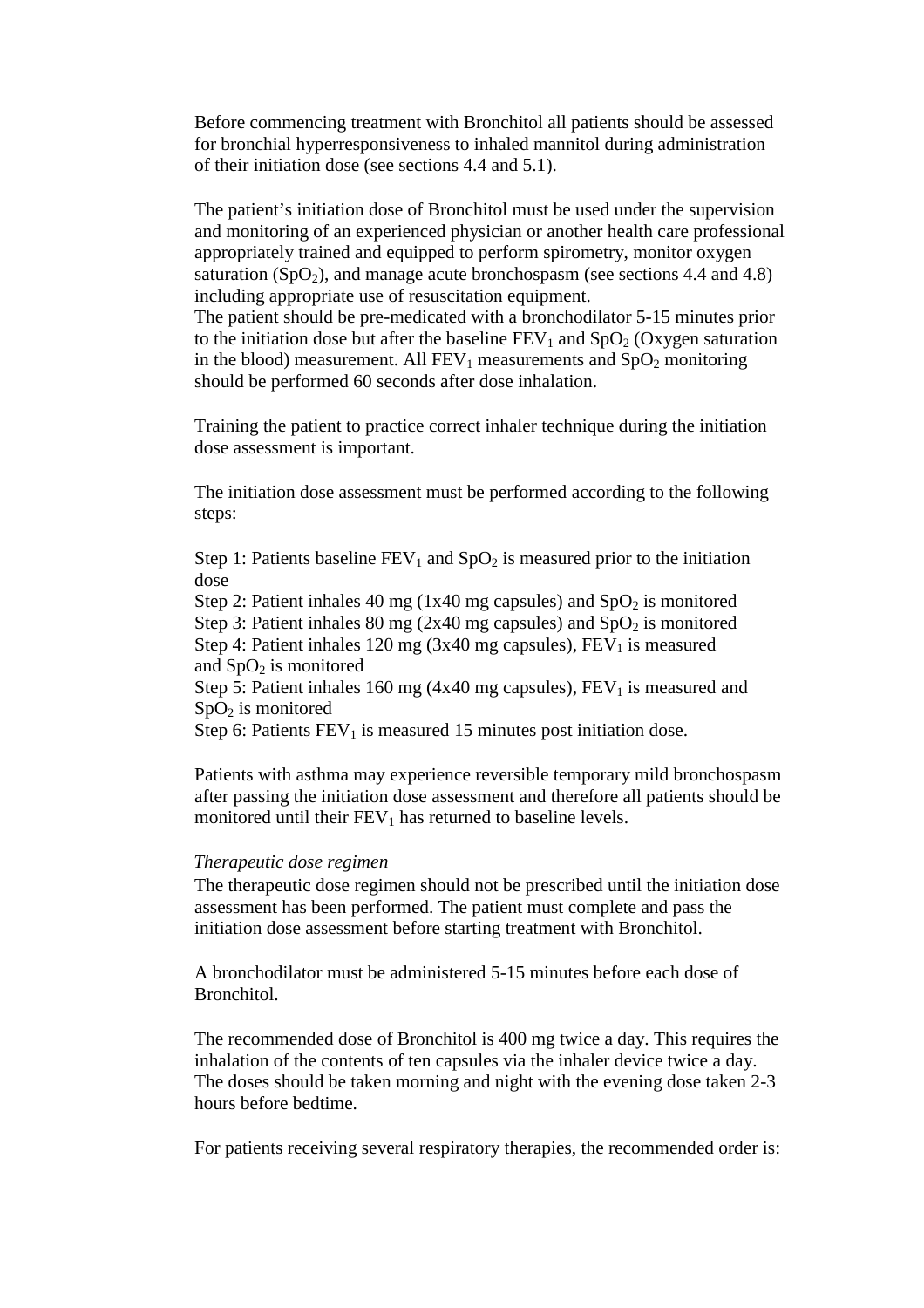- 1. Bronchodilator
- 2. Bronchitol
- 3. Physiotherapy/exercise
- 4. Dornase alfa (if applicable)
- 5. Inhaled antibiotics (if applicable)

#### Special populations

#### *Elderly patients (*≥*65 years)*

There are insufficient data in this population to support a recommendation for or against dose adjustment.

#### *Renal or hepatic impairment*

Bronchitol has not formally been studied in patients with impaired renal and hepatic function. Available data from studies DPM-CF-301 and 302 suggest that no dose adjustments are required for these patient populations.

#### *Paediatric population*

The safety and efficacy of Bronchitol in children and adolescents aged 6 to 18 years has not yet been established. Currently available data are described in sections 4.8, 5.1 and 5.2 but no recommendation on a posology can be made.

The safety and efficacy of Bronchitol in children aged less than 6 years has not been established. No data are available.

#### Method of administration

Bronchitol is for inhalation use, using the inhaler provided in the pack. It must not be administered by any other route or using any other inhaler. The capsules must not be swallowed.

Each of the capsules is loaded into the device separately. The contents of the capsules are inhaled via the inhaler device with one or two breaths. After inhalation, each empty capsule is discarded before inserting the next capsule into the inhaler device with as little delay as possible between capsules.

The inhaler device is to be replaced after one week of use. If the inhaler does require cleaning, it must be ensured that the device is empty, then it should be washed in warm water and before re-use,the inhaler should be allowed to thoroughly air dry.

Detailed instructions on how to use the inhaler can be found in the patient information leaflet. Patients should be advised to carefully read them.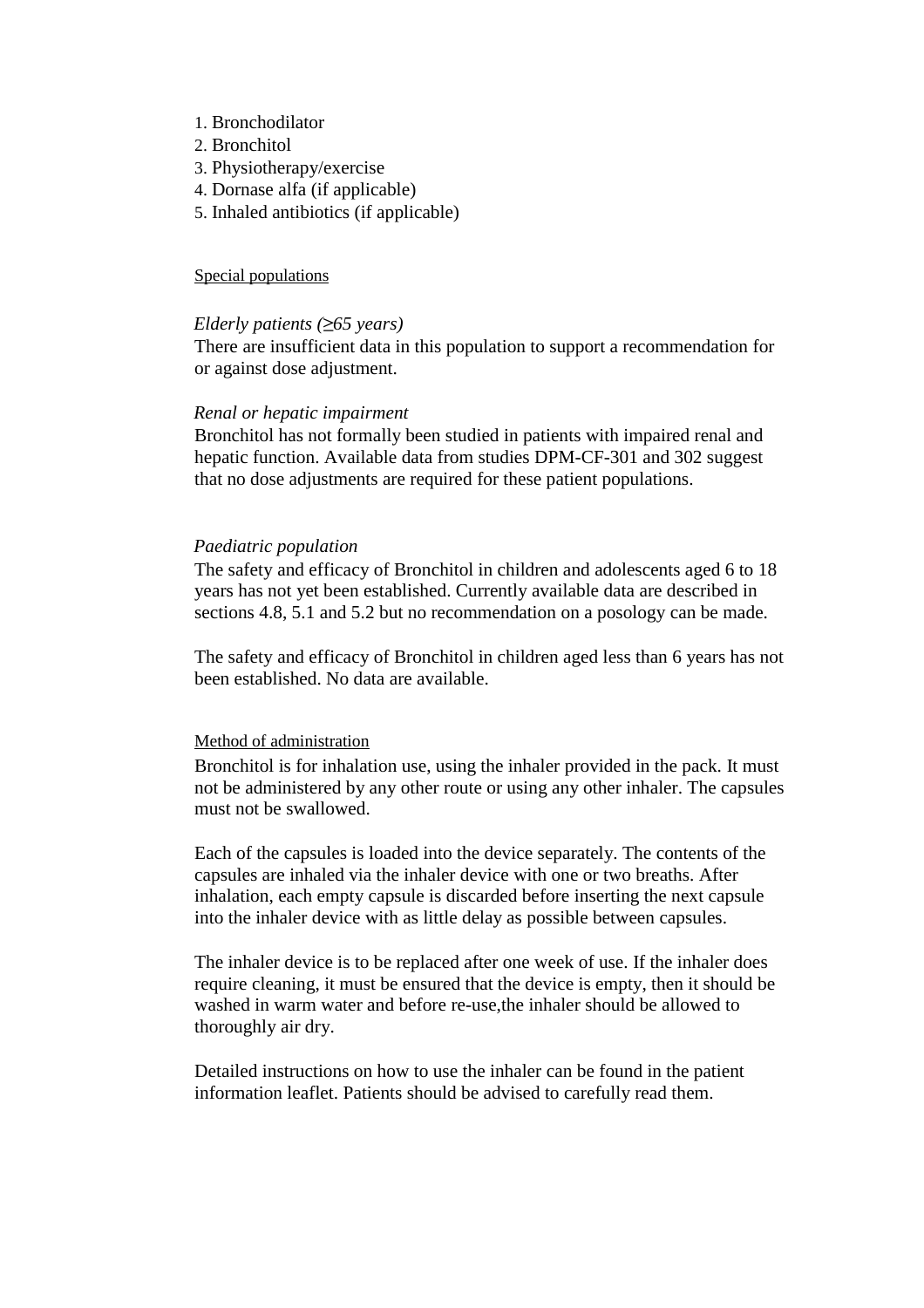## **4.3 Contraindications**

Hypersensitivity to the active substance.

Bronchial hyperresponsiveness to inhaled mannitol (see section 4.4).

### **4.4 Special warnings and precautions for use**

#### Hyperresponsiveness to mannitol

Patients must be monitored for bronchial hyperresponsiveness to inhaled mannitol during their initiation dose assessment before commencing the therapeutic dose regimen of Bronchitol. If the patient is unable to perform spirometry or complete the initiation dose assessment, they must not be prescribed Bronchitol. Hyperresponsive patients should not be prescribed the therapeutic dose regimen of Bronchitol (see section 4.3). The usual precautions regarding bronchial hyperresponsiveness monitoring apply (see section 4.2).

A patient is defined as hyperresponsive to inhaled mannitol and must not be prescribed the therapeutic dose regimen if they experience any of the following during the initiation dose assessment:

- $\geq$ 10% fall from baseline in SpO<sub>2</sub> at any point of the assessment;
- $FEV<sub>1</sub>$  fall from baseline is  $\geq$ 20% at 240 mg cumulative dose;
- $FEV<sub>1</sub>$  has fallen 20- $<$ 50% (from baseline) at the end of the assessment and does not return to <20% within 15 minutes;
- $FEV<sub>1</sub>$  has fallen  $\geq$ 50% (from baseline) at the end of the assessment.

If a therapy induced hyperresponsive reaction is suspected, Bronchitol should be discontinued.

All patients should be monitored until their  $FEV<sub>1</sub>$  has returned to baseline levels.

#### Bronchospasm

Bronchospasm can occur with inhalation of medicinal product and has been reported with Bronchitol in clinical studies, even in patients who were not hyperresponsive to the initiation dose of inhaled mannitol (see section 4.8). Bronchospasm should be treated with a bronchodilator or as medically appropriate.

If there is evidence of therapy induced bronchospasm, the physician should carefully evaluate whether the benefits of continued use of Bronchitol outweigh the risks to the patient.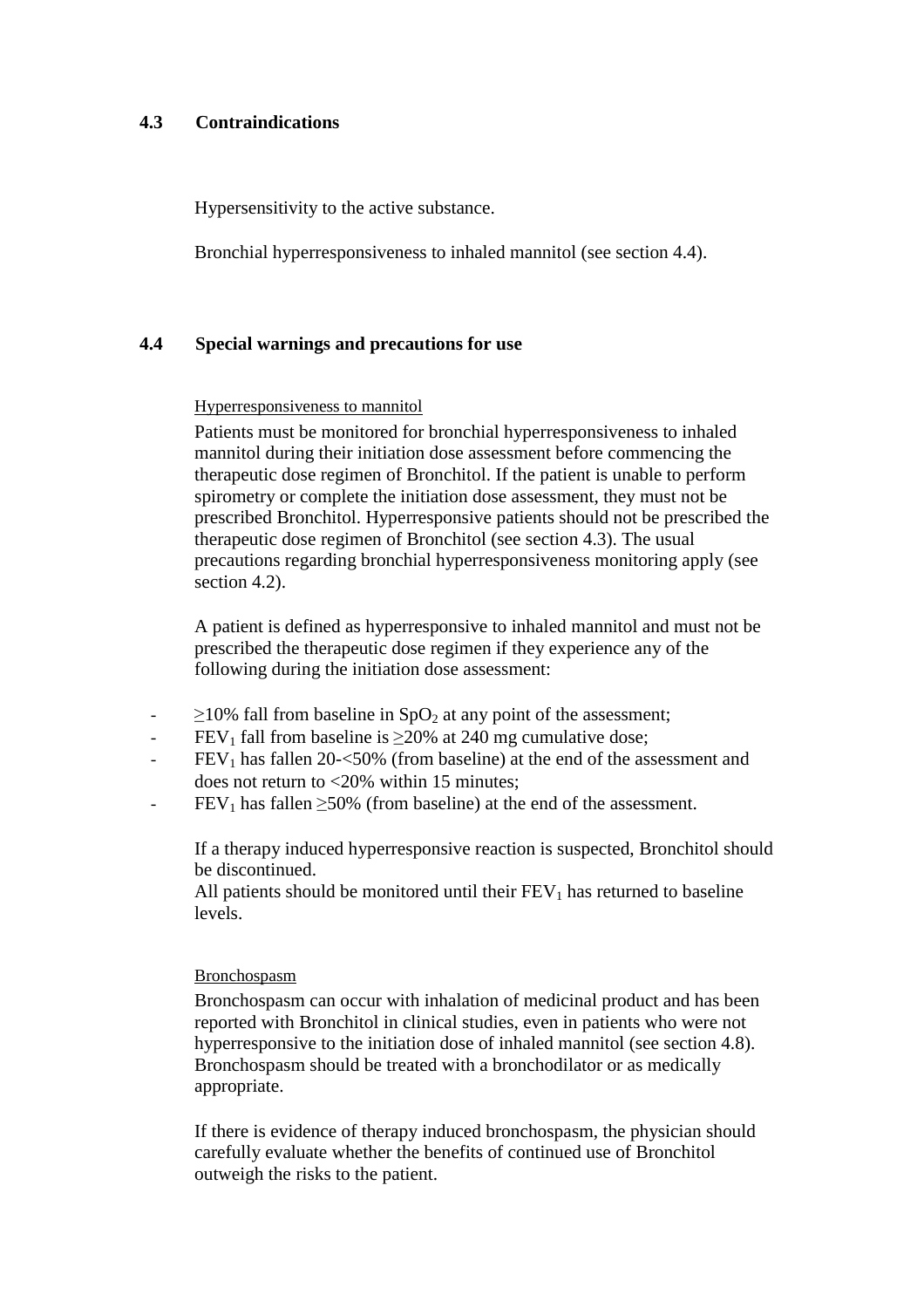All patients should be formally reviewed after approximately six weeks of Bronchitol treatment to assess for signs and symptoms suggestive of active substance induced bronchospasm. The initiation dose assessment described in section 4.2 should be repeated if uncertainty exists.

#### Asthma

The safety/efficacy of Bronchitol in patients with asthma has not been formally studied. Patients with asthma must be carefully monitored for worsening signs and symptoms of asthma after the initiation dose of Bronchitol.

Patients must be advised to report worsening signs and symptoms of asthma during therapeutic use to their physician. If there is evidence of therapy induced bronchospasm, the physician should carefully evaluate whether the benefits of continued use of Bronchitol outweigh the risks to the patient. Bronchospasm should be treated with a bronchodilator or as medically appropriate.

#### Haemoptysis

Haemoptysis has been commonly reported with Bronchitol in clinical studies. Bronchitol has not been studied in patients with a history of significant episodes of haemoptysis (>60 ml) in the previous three months. As a consequence, these patients should be carefully monitored, and Bronchitol should be withheld in the event of massive haemoptysis. A massive/serious haemoptysis is considered to be:

- acute bleeding  $\geq$ 240 ml in a 24-hour period
- recurrent bleeding >100 ml/day over several days

The reinstitution or withholding of Bronchitol following smaller episodes of haemoptysis should be based on clinical judgement.

#### **Cough**

Cough was commonly reported with use of Bronchitol in clinical studies (see section 4.8). Patients should be trained to practice correct inhaler technique during treatment and advised to report persistent cough with the use of Bronchitol to their physician.

#### Impaired lung function

Safety and efficacy have not been demonstrated in patients with a  $FEV<sub>1</sub>$  of less than 30% of predicted (see section 5.1). The use of Bronchitol is not recommended in these patients.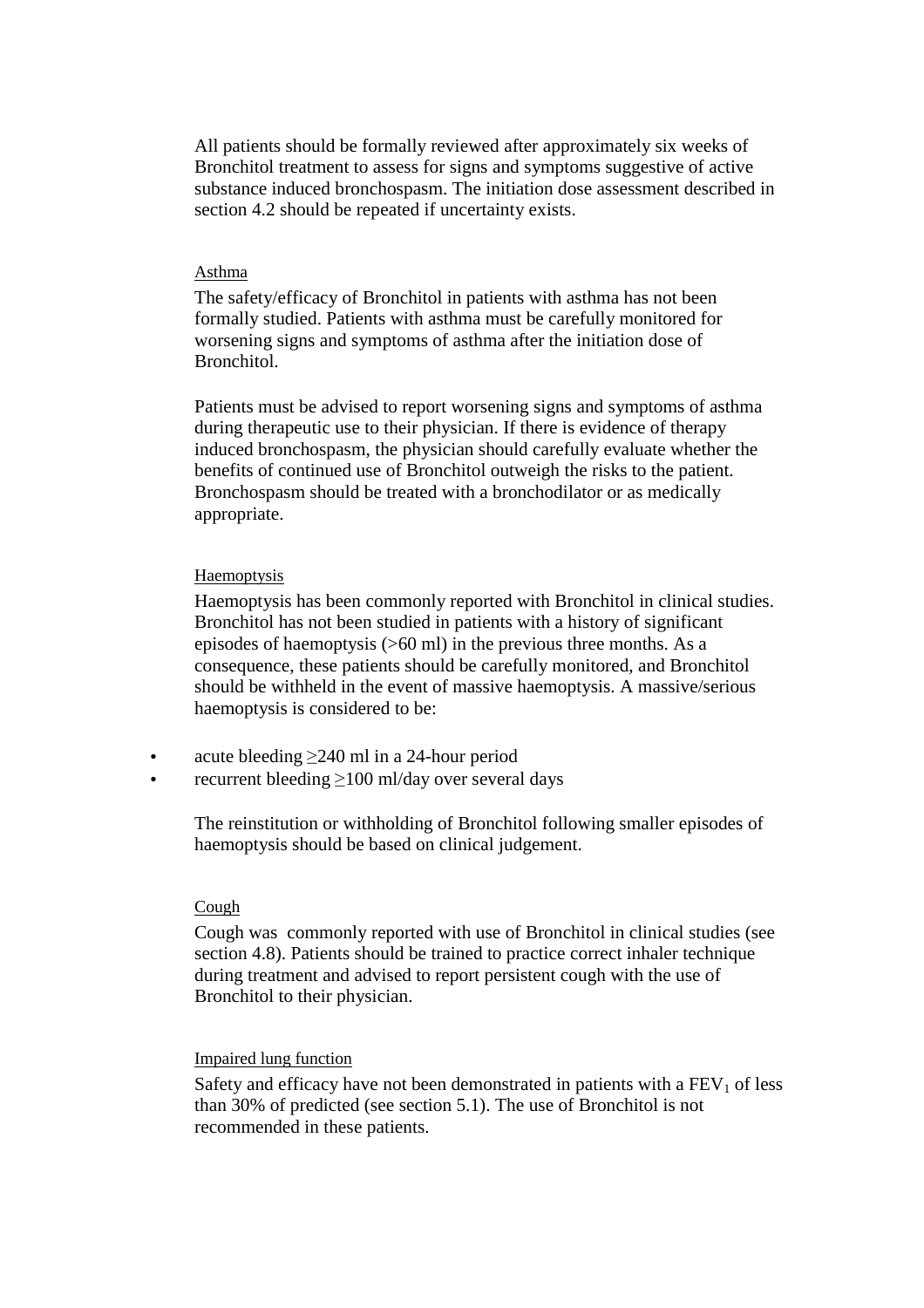#### Non-CF Bronchiectasis

Efficacy and safety have not been established in non-CF bronchiectasis patients. Therefore, treatment with Bronchitol is not recommended.

## **4.5 Interaction with other medicinal products and other forms of interaction**

No formal interaction studies have been conducted. However, Bronchitol has been used in clinical studies in conjunction with standard cystic fibrosis therapies such as mucolytics, antibiotics (including tobramycin and colistimethate sodium), bronchodilators, pancreatic enzymes, vitamins, inhaled and systemic corticosteroids, and analgesics.

There are no data on concomitant use of hypertonic saline with Bronchitol as it was excluded from the Phase 3 studies.

## **4.6 Fertility, Pregnancy and lactation**

#### **Pregnancy**

There are limited data from the use of mannitol in pregnant women. Animal studies do not indicate direct or indirect harmful effects with respect to reproductive toxicity (see section 5.3). As the effects of a possible hyperresponsive reaction on the mother and/or foetus are unknown, caution should be exercised when prescribing Bronchitol to pregnant women. As a precautionary measure**,** it is preferable to avoid the use of Bronchitol during pregnancy.

#### Breastfeeding

It is unknown whether mannitol is excreted in human milk. The excretion of mannitol in milk has not been studied in animals. A risk to the newborns/infants cannot be excluded. A decision must be made whether to discontinue breast feeding or to discontinue Bronchitol therapy taking into account the benefit of breast feeding for the child and the benefit of Bronchitol therapy for the woman.

#### Fertility

For mannitol no clinical data on fertility is available. Animal reproduction studies have not been carried out with inhaled mannitol. However, studies with orally administered mannitol indicate no fertility effects (see section 5.3).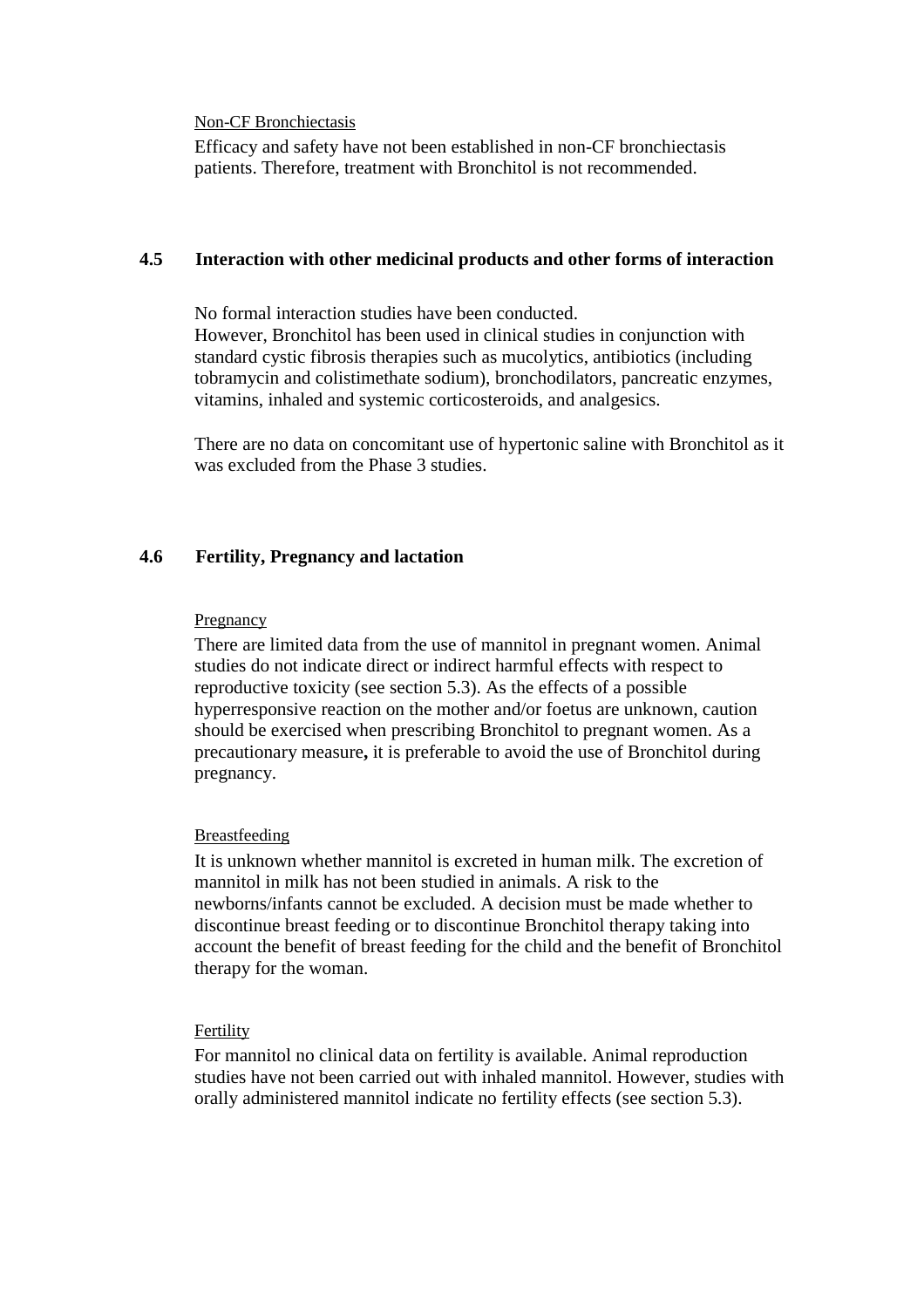## **4.7 Effects on ability to drive and use machines**

Bronchitol has no or negligible influence on the ability to drive and use machines.

## **4.8 Undesirable effects**

Summary of the safety profile

The safety profile of Bronchitol has been evaluated in clinical studies involving more than 1200 patients. (See Table 1).

### *Initiation dose assessment*

The most commonly observed adverse reaction associated with the use of Bronchitol during the initiation dose assessment is cough (2.9% of patients), (see section 4.4).

The most important adverse reaction associated with the use of Bronchitol during the initiation dose assessment is bronchospasm (see section 4.4).

## *Therapeutic dose regimen*

The most commonly observed adverse reaction associated with the use of Bronchitol is cough (see section 4.4). This was observed in 8.3% of patients compared to 4.0% of patients in the control arm. Cough which led to cessation of treatment was also commonly experienced and was observed in 4.0% of patients in the Bronchitol treatment arm.

The most important adverse reaction associated with the use of Bronchitol is haemoptysis.

The proportion of patients who experienced haemoptysis as an adverse reaction was 7.3%, 3.3% and 3.4% in the Bronchitol arms for studies 301, 302 and 303 respectively vs. 3.4%, 0% and 5.6% in the control arms. The proportion of patients who experienced haemoptysis including haemoptysis reported during exacerbation was 7.0% in the mannitol arm and 7.7% in the control arm (see section 4.4).

### Tabulated list of adverse reactions

The safety profile of Bronchitol is based on the safety data from Phase III clinical studies (including data from the initiation dose assessment).

### Frequencies are defined as:

Very common ( $>1/10$ ); common ( $>1/100$  to  $<1/10$ ); uncommon ( $>1/1,000$  to  $\langle 1/100 \rangle$ ; rare ( $\geq 1/10,000$  to  $\langle 1/1,000 \rangle$ ; very rare ( $\geq 1/100,000$  to  $\langle 1/10,000 \rangle$ ; not known (cannot be estimated from the available data).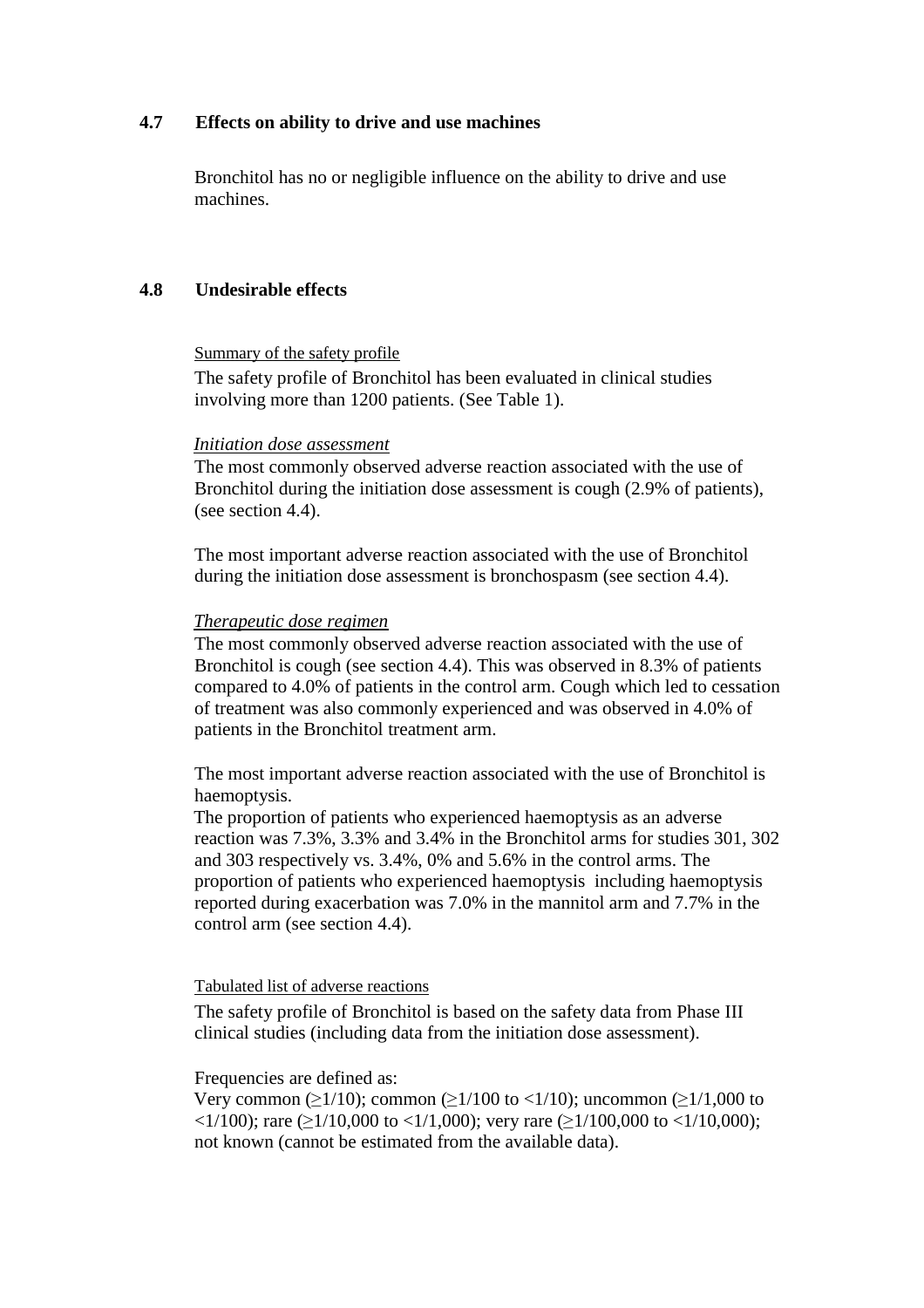Within each frequency grouping, adverse reactions are presented in order of decreasing seriousness.<br>Table 1: Frequence

Frequency of adverse reactions with Bronchitol in the phase 3 studies (initiation dose assessment and/or treatment phase)

| System organ class                                 | Frequency | <b>Adverse Reaction</b>                                                                                                                                                                                                                                                        |
|----------------------------------------------------|-----------|--------------------------------------------------------------------------------------------------------------------------------------------------------------------------------------------------------------------------------------------------------------------------------|
| Infections and infestations                        | Uncommon  | Bacterial disease carrier,<br>Bronchitis, Bronchopneumonia,<br>Lung infection, Oral candidiasis,<br>Pharyngitis, Staphylococcal<br>infection, Upper respiratory tract<br>infection                                                                                             |
| Metabolism and nutrition<br>disorders              | Uncommon  | Decreased appetite, CF related<br>diabetes, Dehydration                                                                                                                                                                                                                        |
| Psychiatric disorders                              | Uncommon  | Initial insomnia, Morbid<br>thoughts                                                                                                                                                                                                                                           |
| Nervous system disorders                           | Common    | Headache                                                                                                                                                                                                                                                                       |
|                                                    | Uncommon  | <b>Dizziness</b>                                                                                                                                                                                                                                                               |
| Ear and labyrinth disorders                        | Uncommon  | Ear pain                                                                                                                                                                                                                                                                       |
| Respiratory, thoracic and<br>mediastinal disorders | Common    | Cough, Haemoptysis,<br>Oropharyngeal pain, Wheezing                                                                                                                                                                                                                            |
|                                                    | Uncommon  | Productive cough, Throat<br>irritation, Asthma,<br>Bronchospasm, Forced<br>expiratory volume decreased,<br>Rhinorrhoea, Dyspnoea <sup>'</sup><br>Dysphonia, Hyperventilation,<br>Obstructive airways disorder,<br>Respiratory tract congestion,<br>Sputum discoloured, Hypoxia |

| Gastrointestinal disorders                | Common   | Post-tussive vomiting, Vomiting                                                                    |
|-------------------------------------------|----------|----------------------------------------------------------------------------------------------------|
|                                           | Uncommon | Nausea, Diarrhoea,<br>Eructation, Flatulence,<br>Gastrooesophageal reflux<br>disease,              |
|                                           |          | Glossodynia, Retching,<br>Stomatitis,<br>Abdominal pain upper, Aphthous<br>Stomatitis, Odynophagia |
| Skin and subcutaneous<br>tissue disorders | Uncommon | Acne, Cold sweat, Pruritus, Rash,<br>Rash pruritic                                                 |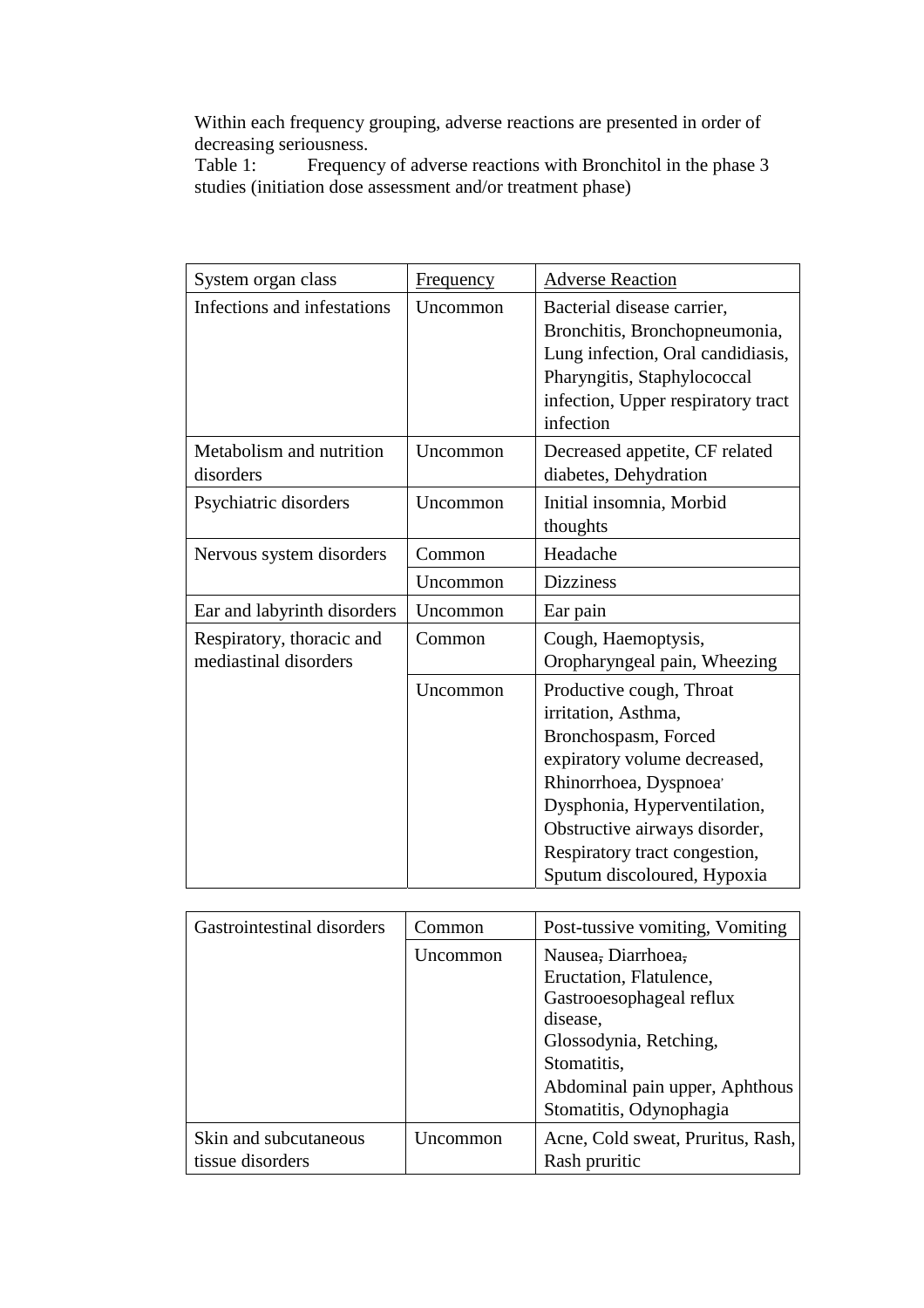| Musculoskeletal and<br>connective tissue disorders | Uncommon        | Musculoskeletal chest pain,<br>Arthralgia, Back pain, Joint<br>stiffness, Musculoskeletal pain |
|----------------------------------------------------|-----------------|------------------------------------------------------------------------------------------------|
| Renal and urinary disorders                        | Uncommon        | Urinary incontinence                                                                           |
| General disorders and<br>administration site       | Common          | Condition aggravated, Chest<br>discomfort                                                      |
| conditions                                         | <b>Uncommon</b> | Pyrexia, Fatigue, Influenza like<br>illness, Hernia pain, Malaise,<br>Chest pain               |
| Investigations                                     | Uncommon        | Blood alkaline phosphatase<br>increased,<br>Bacteria or fungus sputum test<br>positive         |

Adverse reactions that occurred-only with-the-initiation dose assessment (MTT) are dehydration, forced expiratory volume decreased, hypoxia, diarrhoea, abdominal pain upper, aphthous stomatitis, odynophagia, chest pain and blood alkaline phosphatase increased.

#### Description of selected adverse reactions

Twenty seven (7.1%) out of 378 patients who undertook the mannitol tolerance test (MTT) in study 301, 18 (5.3%) out of 341 patientsin study 302 and 25 (5.1%) out of 486 patients in Study 303 had a positive (MTT). In study 301, overall the most frequently reported adverse reactions during the MTT were cough in 20 (5.3%) subjects, wheezing/bronchospasm in seven (1.9%) subjects and chest discomfort in six (1.6%) subjects. In study 302 the most frequent adverse reaction reported during the MTT was cough in seven patients (2.1%),and in study 303 the most frequently reported adverse reaction from the MTT was also cough in eight patients (1.6%).

#### Paediatric population (6 to 17 years of age)

Frequency, type and severity of adverse reactions in children are similar to those observed in adults.

## *Initiation dose (6 to 17 years of age)*

The most commonly observed adverse reaction associated with the use of Bronchitol during the initiation dose assessment with the paediatric population is cough (4.8% of patients).

The most important adverse reaction associated with the use of Bronchitol during the initiation dose assessment with the paediatric population is bronchospasm.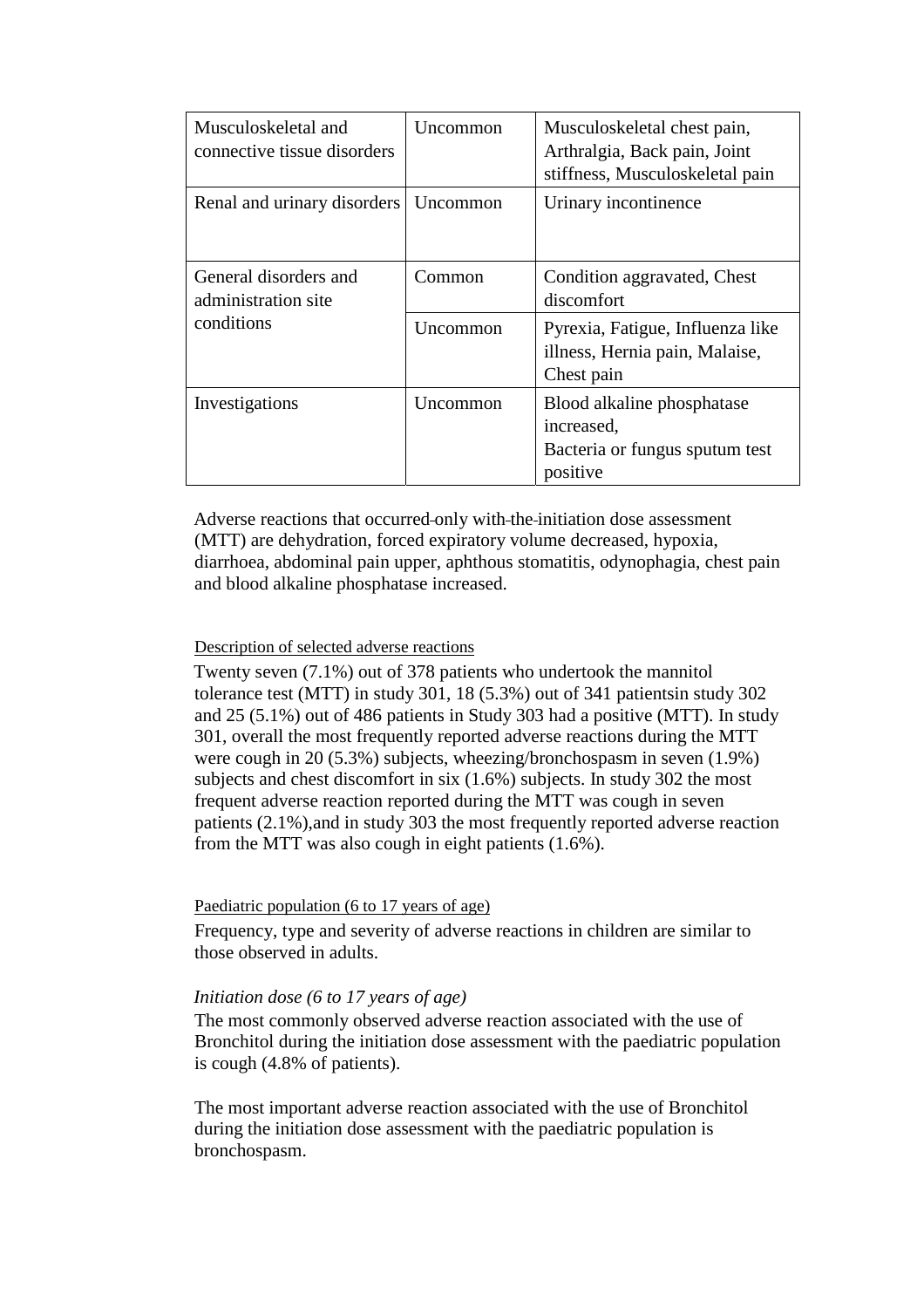## *Therapeutic dose regimen(6 to 17 years of age)*

The most commonly observed adverse reaction associated with the use of Bronchitol is cough. This was observed in 7.8% of patients compared to 3.8% of patients in the control arm. The most important adverse reaction associated with the use of Bronchitol is haemoptysis.

Table 2: Frequency of adverse reactions with Bronchitol in the phase 3 studies(initiation dose assessment and/or treatment phase) – paediatric population (6 to 17 years of age)

| System organ class                                         | Frequency | <b>Adverse Reaction</b>                                                                                                                                                                          |
|------------------------------------------------------------|-----------|--------------------------------------------------------------------------------------------------------------------------------------------------------------------------------------------------|
| Psychiatric disorders                                      | Uncommon  | Initial insomnia                                                                                                                                                                                 |
| Nervous system                                             | Common    | Headache                                                                                                                                                                                         |
|                                                            | Uncommon  | <b>Dizziness</b>                                                                                                                                                                                 |
| Ear and labyrinth<br>disorders                             | Uncommon  | Ear Pain                                                                                                                                                                                         |
| Respiratory, thoracic and<br>mediastinal disorders         | Common    | Cough, Condition aggravated, Haemoptysis,<br>Oropharyngeal pain, Chest discomfort,<br>Wheezing, Asthma, Productive cough                                                                         |
|                                                            | Uncommon  | Bronchitis, Bronchopneumonia, Dysphonia,<br>Hyperventilation, Sputum Discoloured,<br>Throat irritation, Pharyngitis, Upper<br>respiratory tract infection, Bronchospasm,<br>Dyspnoea, Chest pain |
| Gastrointestinal<br>disorders                              | Common    | Vomiting, Post-tussive vomiting                                                                                                                                                                  |
|                                                            | Uncommon  | Nausea, Odynophagia, Retching                                                                                                                                                                    |
| Skin and subcutaneous<br>tissue disorders                  | Uncommon  | Pruritus, Pruritic rash                                                                                                                                                                          |
| Musculoskeletal and<br>connective tissue<br>disorders      | Uncommon  | Musculoskeletal chest pain                                                                                                                                                                       |
| Renal and urinary<br>disorders                             | Uncommon  | Urinary incontinence                                                                                                                                                                             |
| General disorders<br>and administration<br>site conditions | Uncommon  | Pyrexia                                                                                                                                                                                          |
| Investigations                                             | Common    | Bacteria sputum identified                                                                                                                                                                       |

Adverse reactions that occurred only with initiation dose assessment (MTT) are bronchospasm, chest pain, odynophagia and retching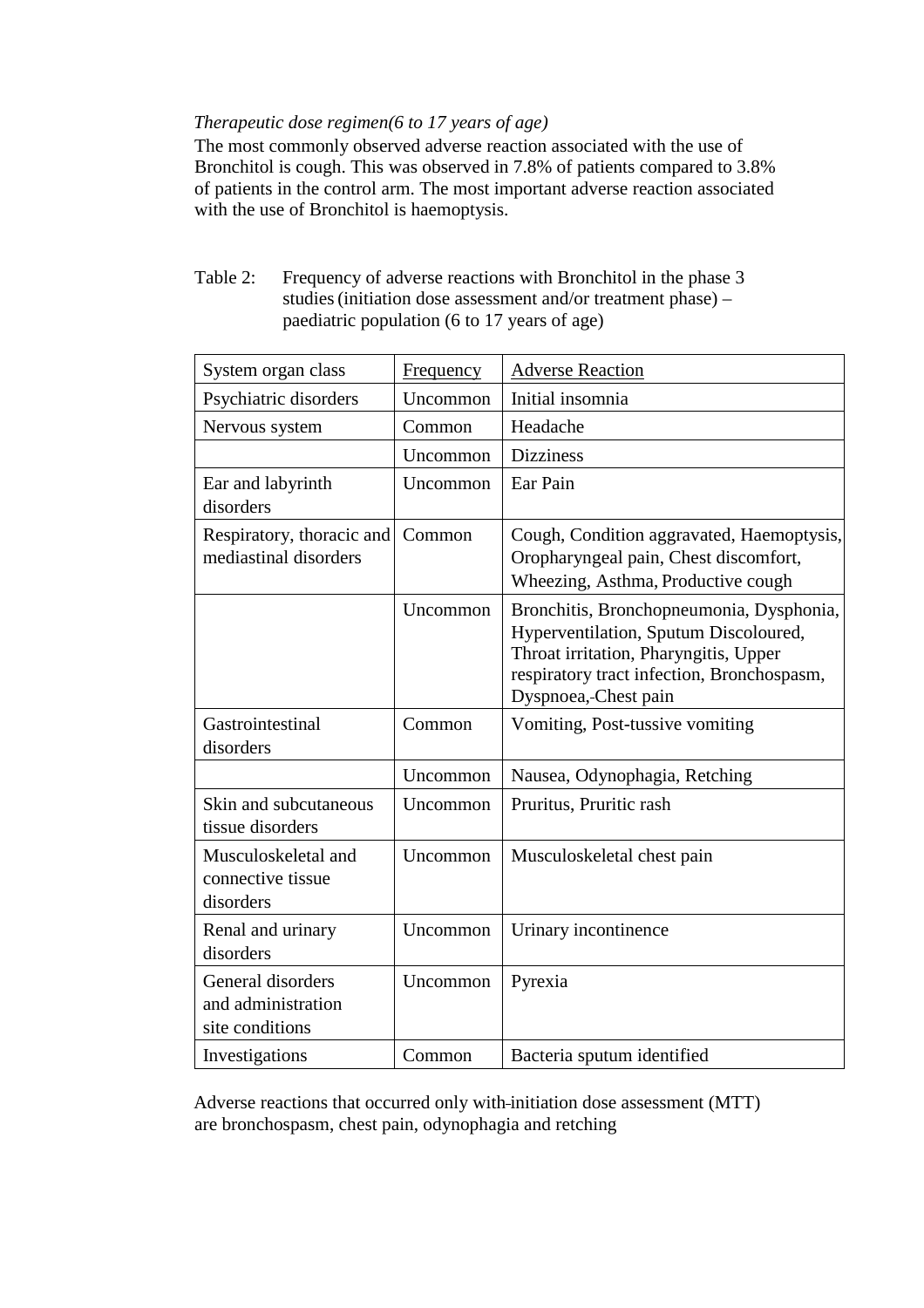#### *Reporting of suspected adverse reactions*

Reporting suspected adverse reactions after authorisation of the medicinal product is important. It allows continued monitoring of the benefit/risk balance of the medicinal product. Healthcare professionals are asked to report any suspected adverse reactions via the Yellow Card Scheme. Website: www.mhra.gov.uk/yellowcard or search for MHRA Yellow Card in the Google Play or Apple App Store.

### **4.9 Overdose**

Susceptible persons may suffer bronchoconstriction in the event of an inhaled overdose. If excessive coughing and bronchoconstriction occurs, a beta<sub>2</sub> agonist should be given, and oxygen if necessary.

## **5 PHARMACOLOGICAL PROPERTIES**

## **5.1 Pharmacodynamic properties**

Pharmacotherapeutic group: Cough and cold preparations, Mucolytic. ATC code: R05CB16

### Mechanism of action

Bronchitol is an inhaled hyperosmotic medicinal product. While the exact mechanism of action is unknown, inhaled mannitol may change the viscoelastic properties of mucus, increase the hydration of the periciliary fluid layer and contribute to increased mucus clearance of the retained secretions through mucociliary activity. Productive cough can contribute to sputum clearance.

### Pharmacodynamic effects

In the ITT population of an open label dose response study, DPM-CF-202, the mean (SD) percent change in  $FEV_1$  for the 400 mg dose was 8.75 (SD: 12.4) and  $-1.569$  (SD: 9.0) for 40 mg dose (p  $< 0.0001$ ).

#### Clinical efficacy and safety

Three Phase 3, 26-week double blind, randomised, parallel arm, controlled, intervention studies (DPM-CF-301,DPM-CF-302 and DPM-CF-303) have been performed in which 324 (DPM-CF-301) and 318 (DPM-CF-302) patients aged 6 years and above were randomised in a 3:2 ratio to inhaled mannitol 400 mg twice daily or to control (inhaled mannitol 50 mg twice daily). In the third study (DPM-CF-303) 423 adult patients were randomised in a 1:1 ratio to inhaled mannitol 400 mg twice daily or to control. Twenty seven (7.1%) out of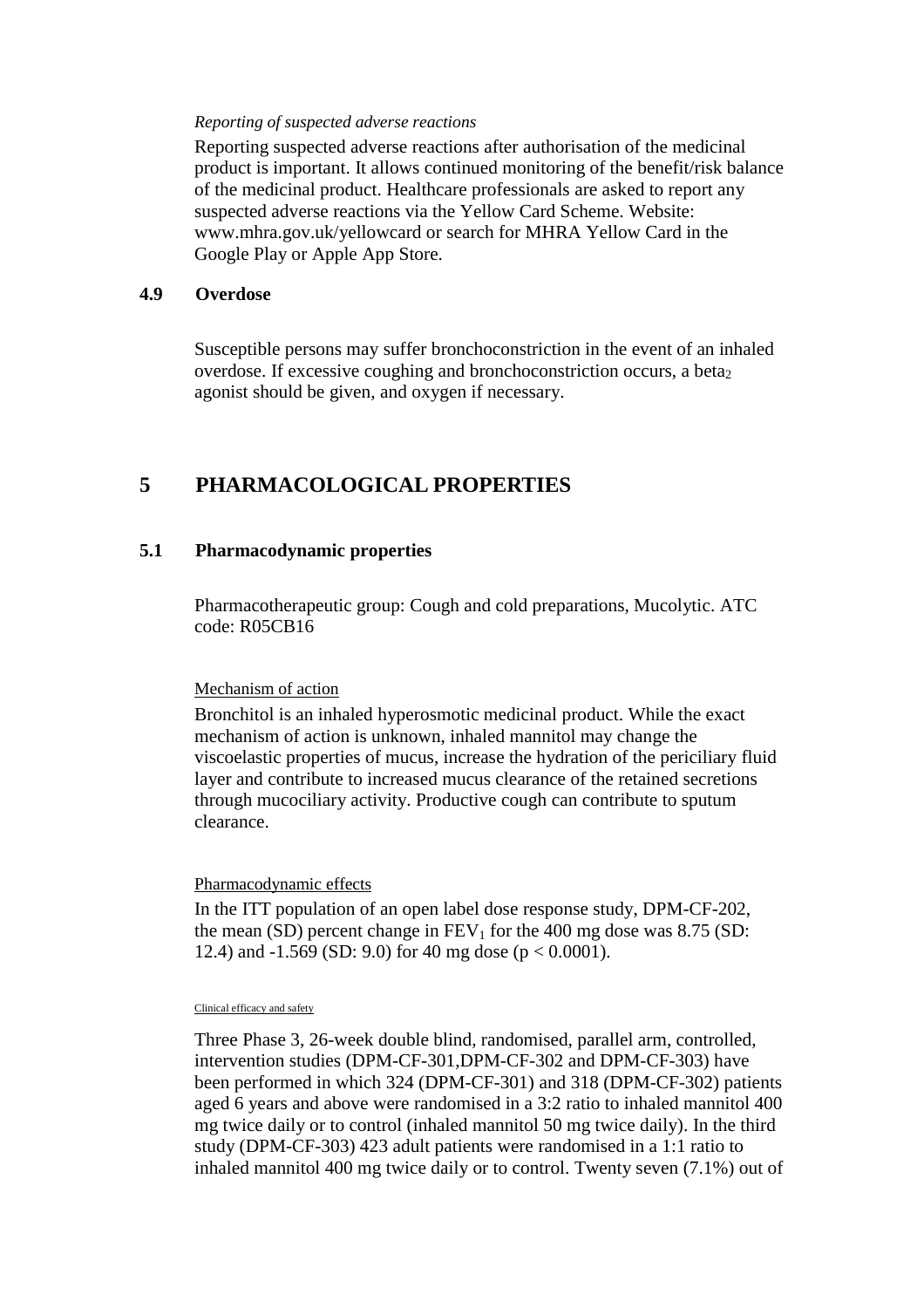378 patients who undertook the mannitol tolerance test (MTT) in study 301, 18 (5.3) out of 341 patients in study 302 and 25 out of 486 patients (5.1%) in study 303 had a positive MTT defined as either 1) a fall in  $FEV<sub>1</sub> > 20\%$  from baseline at midpoint (step 4) or 2) fall from baseline  $> 20$  % at end of test that did not recover to < 20% within 15 minutes or 3) who had a fall in  $FEV_1$  > 50% from baseline at end of test (step 6) or 4) who had a fall in Sp02 to  $< 89\%$ during the procedure. An additional 2.8%  $(n=34)$  of patients from the three studies had incomplete MTTs and were not randomised.

Mean (SD) baseline  $FEV_1$  percent predicted in study DPM-CF-301 (safety population,  $N = 295$ ) was 62.4 (SD:16.45) and 61.4 (SD:16.13) in the mannitol and control groups, respectively. These figures for study DPM-CF-302 (N=305) are as follows: 65.24 (SD:13.90) and 64.35 (SD:15.29). In study DPM-CF-303 (N=423) the baseline  $FEV_1$  percent predicted was 63.17 (SD: 15.15) and 62.98 (SD: 13.65).In study DPM-CF-301 64.4 % of the patient population were adults while in study DPM-CF-302 this figure was 49.5%. Study DPM-CF303 was all adult patients. Fifty five % of patients were receiving rhDNase in study DPM-CF301 while in study DPM-CF-302 this number was 75% and for DPM-CF-303 this was 67.6%. The percentage of patients receiving inhaled antibiotics was 55% in study DPM-CF-301, 56% in study DPM-CF-302 and 52% in Study DPM-CF-303. Concomitant administration with hypertonic saline was not permitted in these trials.

The primary pre-specified endpoint i.e. the change from baseline in  $FEV<sub>1</sub>$  (ml) in the modified

ITT (mITT) population (n=269, 297 and 423 in studies DPM-CF-301,DPM-CF-302 and DPM-CF-303, respectively) compared to control over the 26 weeks period is provided in Table 3 alongside  $FEV<sub>1</sub>$  presented as absolute and relative change % predicted.

|                                               |                           |         | <b>Effect size estimate</b> |         |                    |         |  |
|-----------------------------------------------|---------------------------|---------|-----------------------------|---------|--------------------|---------|--|
|                                               |                           |         |                             |         |                    |         |  |
|                                               | <b>DPM-CF-301</b>         |         | <b>DPM-CF-302</b>           |         | <b>DPM-CF-303</b>  |         |  |
|                                               | $FEV_1$ (95% CI)          | p value | $FEV_1$ (95% CI)            | p value | $FEV_1$ (95% CI)   | p value |  |
|                                               | <b>Overall Population</b> |         |                             |         |                    |         |  |
|                                               | $N = 269$                 |         | $N = 297$                   |         | $N=423$            |         |  |
| <b>Absolute</b><br>m <sub>L</sub>             | 94.5<br>(46.2, 142.7)     | < 0.001 | 54.1<br>$(-1.97, 110.3)$    | 0.059   | 54<br>(8, 100)     | 0.020   |  |
| <b>Absolute</b><br>$\frac{6}{9}$<br>predicted | 2.4<br>(0.9, 3.9)         | 0.001   | 1.9<br>$(-0.02, 3.8)$       | 0.052   | 1.2<br>(0.07, 2.4) | 0.037   |  |
| <b>Relative</b><br>$\frac{0}{0}$              | 3.5<br>(1.0, 6.1)         | 0.007   | 3.6<br>(0.3, 6.9)           | 0.033   | 2.3<br>(0.3, 4.2)  | 0.024   |  |

Table  $3$  – Change in FEV<sub>1</sub> from baseline over 26 weeks in the mITT and adult populations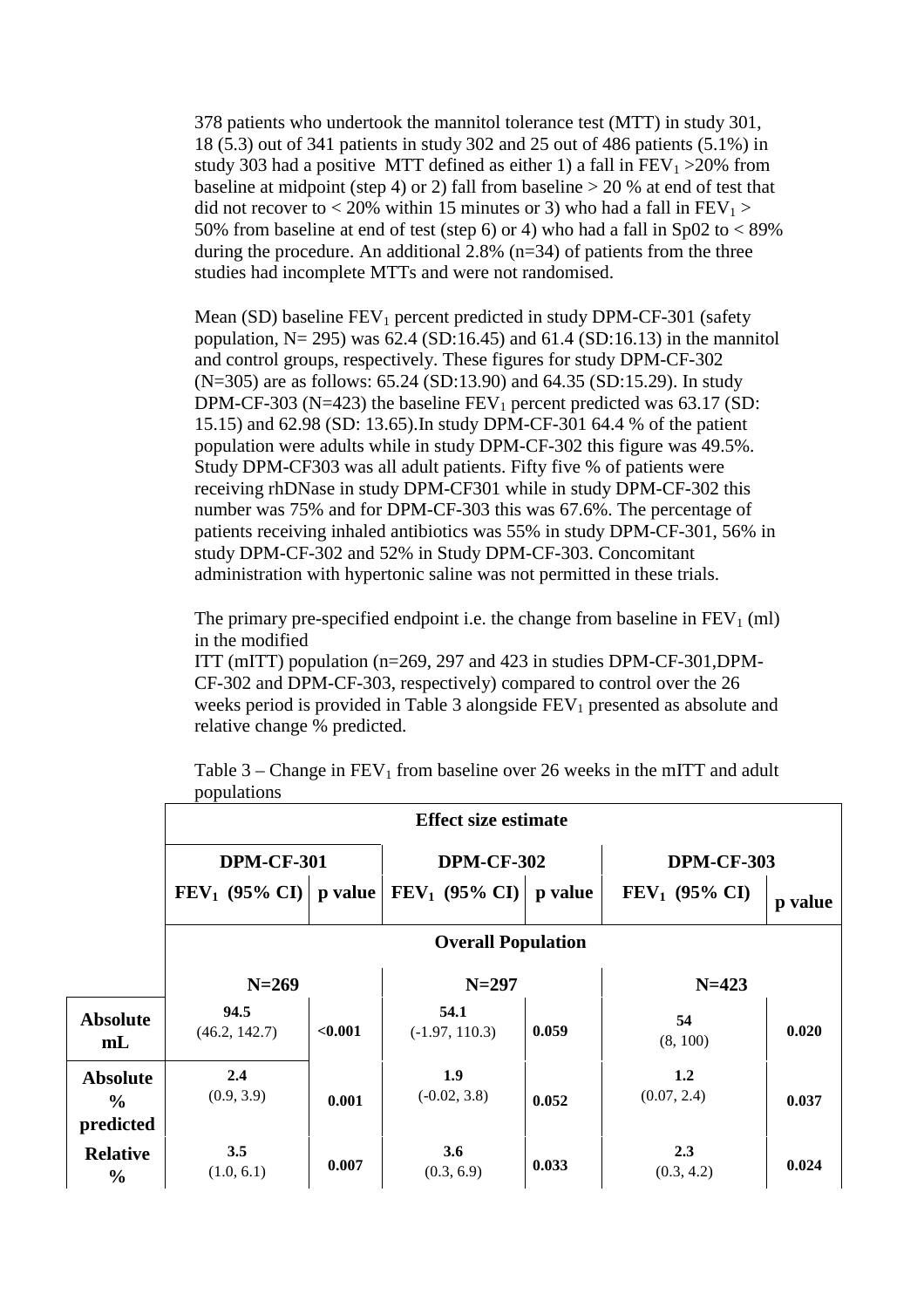| predicted                                     |                           |         |                      |       |                    |       |
|-----------------------------------------------|---------------------------|---------|----------------------|-------|--------------------|-------|
|                                               | <b>Adult Population</b>   |         |                      |       |                    |       |
|                                               | $N = 171$                 |         | $N = 144$            |       | $N = 423$          |       |
| <b>Absolute</b><br>m <sub>L</sub>             | 108.5<br>(47.6,<br>169.4) | < 0.001 | 85.9<br>(4.6, 167.3) | 0.038 | 54<br>(8, 100)     | 0.020 |
| <b>Absolute</b><br>$\frac{6}{9}$<br>predicted | 2.7<br>(0.9, 4.5)         | 0.004   | 2.3<br>$(-0.4, 5.1)$ | 0.095 | 1.2<br>(0.07, 2.4) | 0.037 |
| <b>Relative</b><br>$\frac{0}{0}$<br>predicted | 4.3<br>(1.1, 7.5)         | 0.008   | 5.0<br>(0.2, 9.8)    | 0.040 | 2.3<br>(0.3, 4.2)  | 0.024 |

Note: There were some differences in analysis methods across the 3 studies. In DPM-CF-303 imputation of missing data was performed using a baseline observation carried forward (BOCF) approach whereas no imputation was performed in DPM-CF-301 or DPM-CF-302.

The treatment effect of Bronchitol on  $FEV<sub>1</sub>$  was less evident in the subgroup of patients who were receiving concomitant rhDNase.In rhDNase users in study 301 the relative change in  $FEV<sub>1</sub>$ % predicted from baseline across 26 weeks of treatment was 2.83 (95% CI -0.62, 6.27). For non-users the relative change was 4.30 (95% CI 0.53, 8.07). In study 302 the relative change (95% CI) for rhDNase users and non-users was 3.21 (-0.61, 7.03) and 4.73 (-1.93, 11.40), respectively. In study 303 the relative change (95% CI) for rhDNase users and nonusers was 1.30 (-0.91, 3.51) and 4.45 (0.52, 8.38), respectively.

Study 303 did not show a superior treatment effect of Bronchitol on  $FEV<sub>1</sub>$  for female patients, in whom the underlying cystic fibrosis disease course may be worse than males for reasons that are not fully understood. In female patients, the adjusted mean change in  $FEV<sub>1</sub>$  was 27ml for Bronchitol and 44ml for the control arm, suggesting potentially inferior benefit on lung function with Bronchitol compared to the control, although the difference was not statistically significant (p=0.480).

The number of subjects with at least one protocol defined pulmonary exacerbation (PDPE, defined by the presence of at least 4 symptoms and signs plus the use of intravenous antibiotics) was 18.1% in the mannitol arm and 28% in the control arm in study 301 (ITT population). In study 302 15.2% subjects in the mannitol arm and 19% in the control had a PDPE. In study 303 13.4% subjects in the mannitol arm and 13.6% in the control had a PDPE.

The estimated effect of treatment (mean change and 95% CI from baseline over 26 weeks, mITT population) on FVC was 108.78 ml (95% CI: 49.21, 168.35) in study 301 and 71.4 ml (95% CI: 10.57, 132.13) in study 302 and 40 ml (95% CI: -12, 92) in study 303.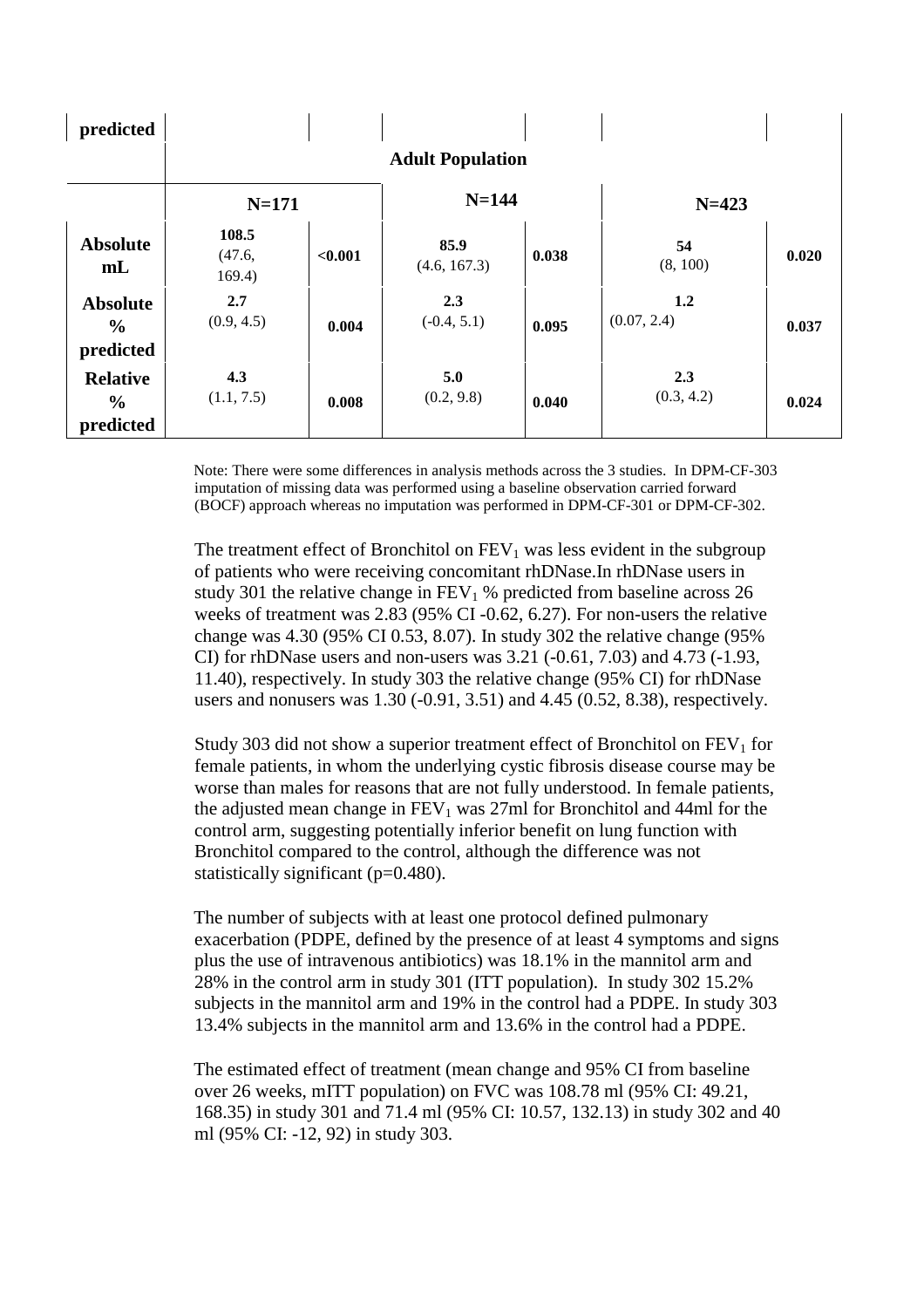#### Paediatric population

The safety and efficacy of Bronchitol in children and adolescents aged less than 18 years has not been established (see section 4.2).

In studies DPM-CF-301 and 302 relative  $%$  predicted FEV<sub>1</sub> compared to control in children

 $(6-11 \text{ years})$  was improved by 0.44% (95% CI -5.90, 6.77, N=43) and 6.1% (95% CI -1.28, 13.54, N=59) over 26 weeks (p=0.892 and 0.104) respectively.

In adolescents (12-17 years) relative change in  $%$  predicted  $FEV<sub>1</sub>$  compared to control improved by 3.31% (95% CI -2.29, 8.90, N=55) and 0.42% (95% CI - 5.45, 6.29, N=94) over 26 weeks (p=0.245 and 0.888) respectively.

## **5.2 Pharmacokinetic properties**

#### Absorption

In a study of 18 healthy male adult volunteers, the absolute bioavailability of mannitol powder for inhalation by comparison to mannitol administered intravenously was  $0.59\% \pm 0.15$ . The rate and extent of absorption of mannitol after inhaled administration was very similar to that observed after oral administration. The  $T_{\text{max}}$  after inhaled administration was  $1.5 \pm 0.5$  hours.

In a study of 9 cystic fibrosis patients (6 adults, 3 adolescents), using 400 mg inhaled mannitol as a single dose (Day 1) then twice a day for 7 days (Days 2 - 7), pharmacokinetic parameters were similar for adults and adolescents, except for a longer average apparent terminal half life for adolescents (Day  $1 = 7.29$ ) hours, Day  $7 = 6.52$  hours) compared with adults (Day  $1 = 6.10$  hours, Day  $7 = 1$ 5.42 hours). Overall, the comparison of AUCs between Day 1 and Day 7 showed a time independence of pharmacokinetics, indicating linearity at the dose level administered in this study.

#### Biotransformation

A small percentage of systemically absorbed mannitol undergoes hepatic metabolism to glycogen and carbon dioxide. Studies in rats, mice and humans have demonstrated that mannitol has no toxic metabolites. The metabolic pathway of inhaled mannitol was not examined in pharmacokinetic studies.

#### Distribution

Lung deposition studies have demonstrated a 24.7% deposition of inhaled mannitol confirming its distribution to the target organ. Nonclinical toxicology studies indicate that mannitol inhaled into the lungs is absorbed into the bloodstream, with the maximum serum concentration being achieved occurring at 1 hour. There is no evidence that mannitol is accumulated in the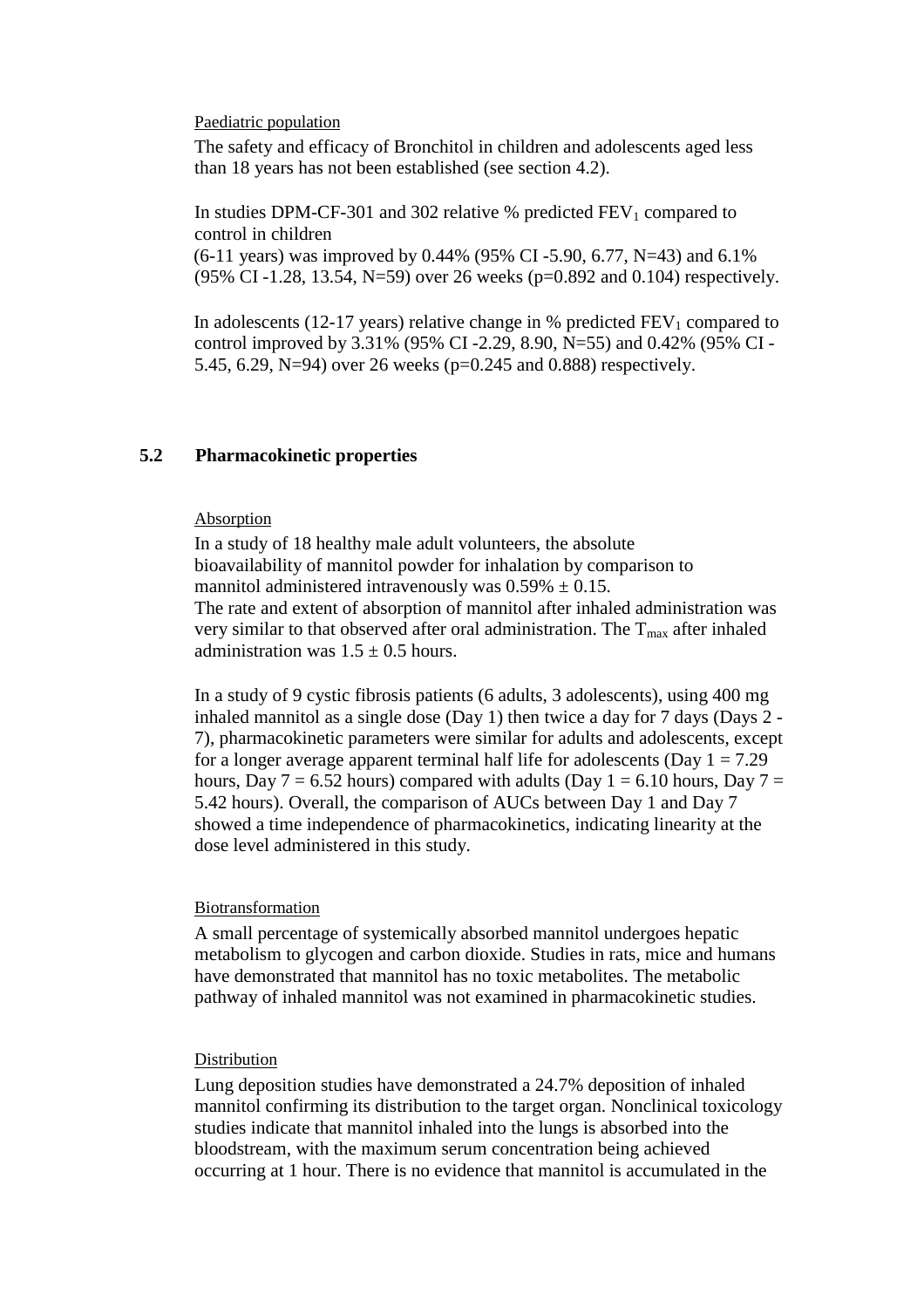body, therefore distribution of inhaled mannitol was not examined in PK studies.

#### Elimination

The cumulative amount of mannitol filtered into the urine over the 24 hour collection period was similar for inhaled (55%) and oral (54%) mannitol. When administered intravenously, mannitol is eliminated largely unchanged by glomerular filtration and 87% of the dose is excreted in the urine within 24 hours. The mean terminal half-life in adults was approximately 4 to 5 hours from serum and approximately 3.66 hours from urine.

#### *Paediatric population*

The safety and efficacy of Bronchitol in children and adolescents aged 6 to 18 years has not yet been established.

The limited data available in adolescents aged 12 to 17 years indicate the pharmacokinetic parameters of inhaled mannitol are similar to the adult population.

There are no data available for children under 12 years of age.

## **5.3 Preclinical safety data**

In male rats after 13 weeks of inhaled mannitol dosing, elevated circulating lymphocyte numbers and mandibular lymph node plasmacytosis was observed at doses greater than 9.3 fold the maximal dose. The elevated lymphocyte count was within historical control values, did not progress and was essentially resolved by the end of the in life phase of the study and following withdrawal of treatment. This effect was not noted in any other species and did not result in clinical signs.

In dogs an increased occurrence of coughing was observed both during and immediately post dose for low and high dose inhaled mannitol administration. No treatment-related adverse effect occurred greater than 13 fold the maximal therapeutic dose.

No mutagenic or genotoxic effect has been revealed when mannitol was assayed in a standard battery of genotoxicity tests.

Mannitol was shown not to be an irritant in an isolated bovine eye assay or when introduced into rabbit eyes.

No evidence of carcinogenicity was observed when dietary mannitol  $(\leq 5\%)$ was administered to mice and rats for 2 years. Carcinogenicity studies have not been carried out with inhaled mannitol.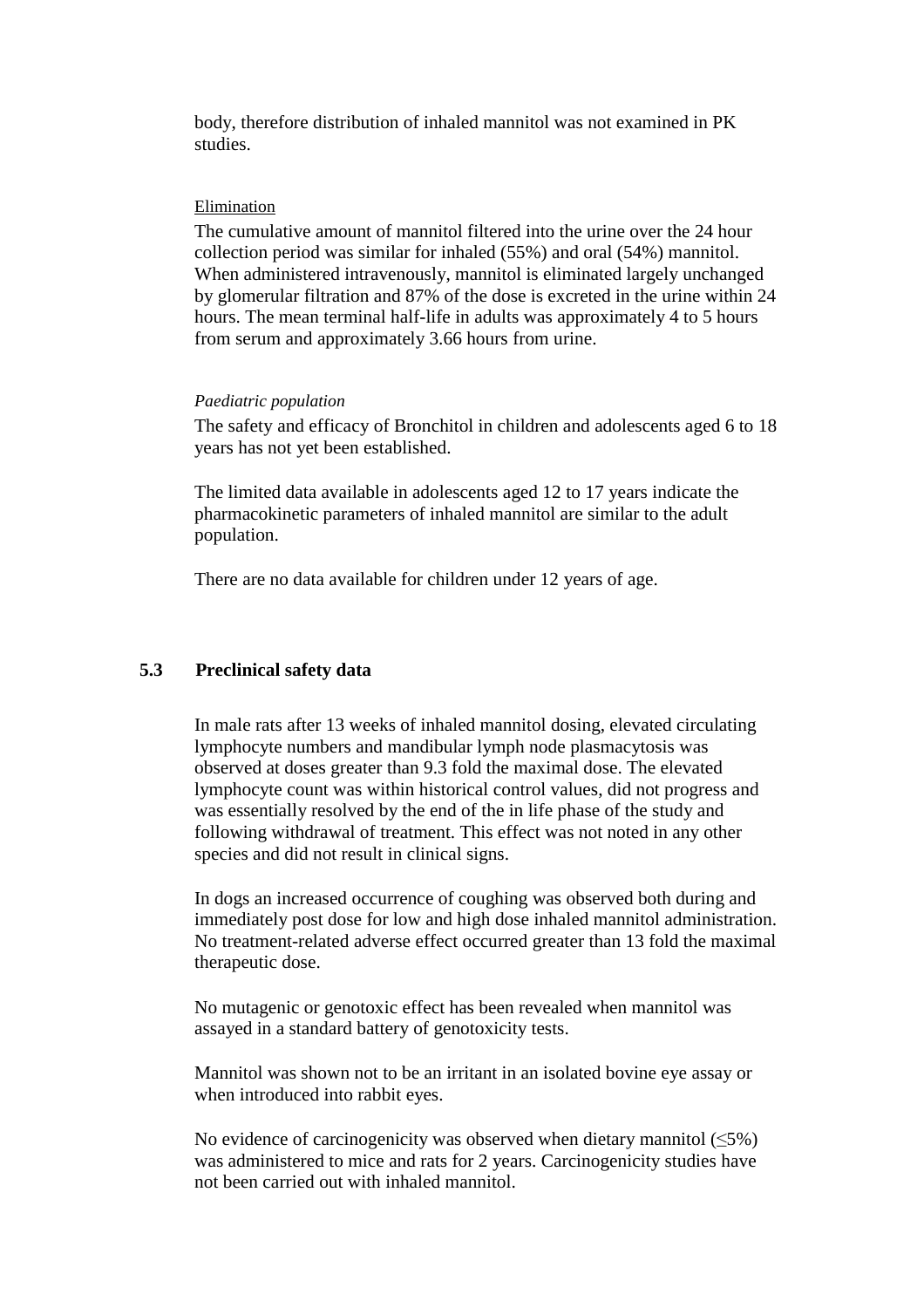Reproduction and developmental toxicity studies have not been carried out with inhaled mannitol. However, studies conducted with mannitol administered via other routes indicated no effect on foetal survival in mice, rats and hamsters and on embryo and foetal development in rats and rabbits.

Animal reproduction studies have not been carried out with inhaled mannitol. However, studies conducted with orally administered mannitol indicated no teratogenic effects in mice or rats, at doses of up to 1.6 g/kg, or in hamsters at 1.2 g/kg.

## **6 PHARMACEUTICAL PARTICULARS**

## **6.1 List of excipients**

None.

## **6.2 Incompatibilities**

Not applicable.

## **6.3 Shelf life**

3 years

Discard the inhaler and its cap 1 week after first use.

## **6.4 Special precautions for storage**

Store below 30°C.

Store in the original blister in order to protect from moisture. The capsules must only be removed immediately before use.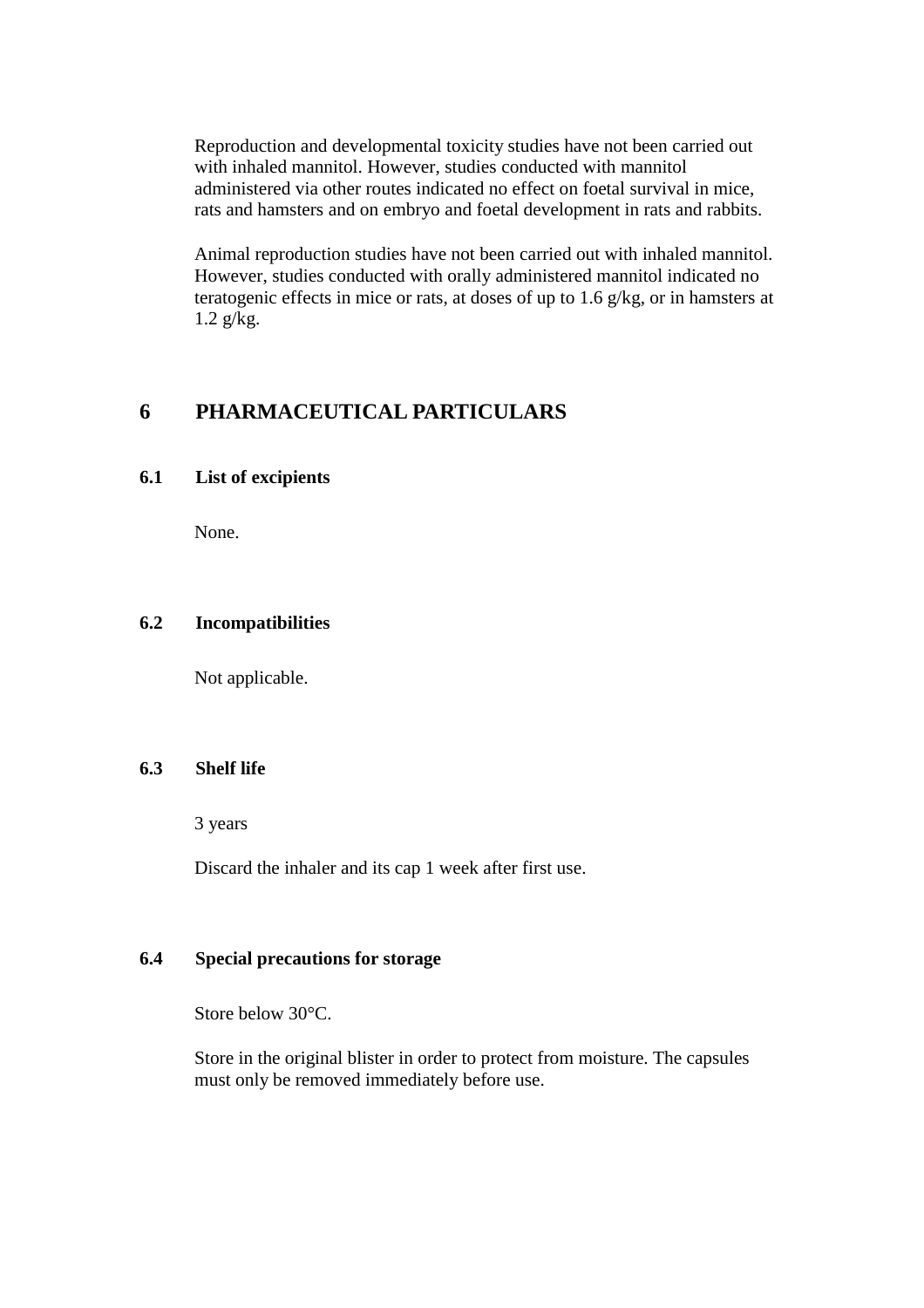## **6.5 Nature and contents of container**

Aluminium/polyamide/PVC/aluminium blisters. Cartons containing 10 or 280 capsules for initial dose and treatment use respectively.

The initiation dose carton contains 1 blister (of 10 capsules) and one inhaler device.

The 2-week carton contains 28 blisters (of 10 capsules each) and two inhaler devices.

## **6.6 Special precautions for disposal**

No special requirements.

Any unused medicinal product or waste material should be disposed of in accordance with local requirements

## **7 MARKETING AUTHORISATION HOLDER**

Pharmaxis Europe Limited 108 Q House, Furze Road, Sandyford, Dublin 18, D18AY29 Ireland

## **8 MARKETING AUTHORISATION NUMBER(S)**

PLGB 50608/0002

## **9 DATE OF FIRST AUTHORISATION/RENEWAL OF THE AUTHORISATION**

01/01/2021